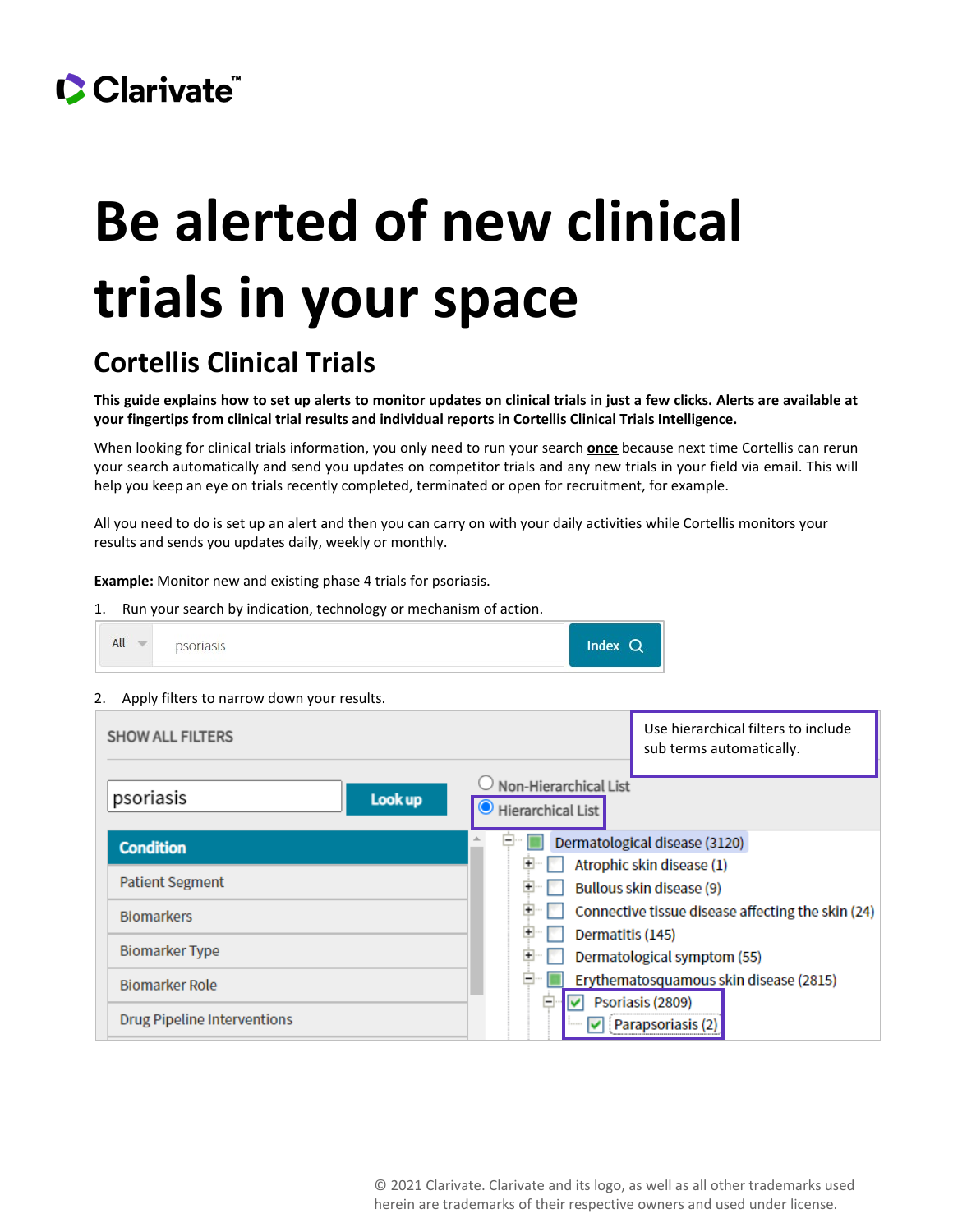### Clarivate

| Condition                                | Select All/Deselect All      |
|------------------------------------------|------------------------------|
| <b>Patient Segment</b>                   | Completed (184)              |
| <b>Biomarkers</b>                        | Recruiting (103)             |
| <b>Biomarker Type</b>                    | Status not specified (52)    |
| <b>Biomarker Role</b>                    | Not yet recruiting (48)<br>✓ |
| <b>Drug Pipeline Interventions</b>       | Terminated (29)              |
| Drug Pipeline Highest Development Status | No longer recruiting (21)    |
| Site Name                                |                              |
| <b>Contact Name</b>                      |                              |
| Sponsors/Collaborators                   |                              |
| Phase                                    |                              |
| <b>Recruitment Status</b>                |                              |

#### 3. Click "Save and Alert" button -top right- from the results page.

| $<$ Back<br>Forward $>$       |                                                                                                                                                                                                                                            | <b>Search Results</b>                            |                        |                                                                   | <b>CO</b> Related Content                                              | <b>In Analyze</b>         |       | Save and Alert          | Le Download |
|-------------------------------|--------------------------------------------------------------------------------------------------------------------------------------------------------------------------------------------------------------------------------------------|--------------------------------------------------|------------------------|-------------------------------------------------------------------|------------------------------------------------------------------------|---------------------------|-------|-------------------------|-------------|
|                               | 172 results found for index Search for the search term 'psoriasis' with filter(s) applied: Psoriasis; Phase 4 Clinical; "Planned"; No longer<br>Previous 1 2 3 4 5 6 7 Next<br>First<br>Last<br>recruiting; Not yet recruiting; Recruiting |                                                  |                        |                                                                   |                                                                        |                           |       |                         |             |
| <b>Report Type</b>            | HFCB<br>View <sup>H</sup><br>Sort by: Last Change Date $\vee$ Most Recent $\vee$<br>Results Perpage: $25 \times$<br><b>Order Columns</b>                                                                                                   |                                                  |                        |                                                                   |                                                                        |                           |       |                         |             |
| Show selected only            | $\bullet$                                                                                                                                                                                                                                  | <b>Title</b>                                     | Condition              | <b>Patient Segment</b>                                            | <b>All Endpoints</b>                                                   | <b>Recruitment Status</b> |       | Phase                   |             |
| Broker Research (61927)       |                                                                                                                                                                                                                                            |                                                  | Filters : [1]<br>Clear | Filters: [0]                                                      | Filters : [0]                                                          | Filters: [4]              | Clear | Filters : [1]           | Clear       |
|                               | Μ                                                                                                                                                                                                                                          | Risankizumab Long-term<br><b>Remission Study</b> | <b>Psoriasis</b>       | Psoriasis - Subjects by disease<br>severity; Psoriasis - Subjects | Psoriasis - Assessment of<br>Inflammatory & Oxidative                  | Recruiting                |       | <b>Phase 4 Clinical</b> |             |
| <b>Clinical Trials (4231)</b> |                                                                                                                                                                                                                                            |                                                  |                        | with Plague                                                       | <b>Stress Markers - Serum</b>                                          |                           |       |                         |             |
| Companies (1370)              |                                                                                                                                                                                                                                            |                                                  |                        | Psoriasis/Psoriasis Vulgaris                                      | immunoglobulins; Psoriasis -<br>Assessment of<br>Laboratory/Diagnostic |                           |       |                         |             |
| Conferences (1944)            |                                                                                                                                                                                                                                            |                                                  |                        |                                                                   | Measures; Psoriasis -<br><b>Assessment of Psoriasis</b>                |                           |       |                         |             |

4. Select 'Alert on search query' and follow the instructions on the screen to set up your updates\* of interest and desired frequency.

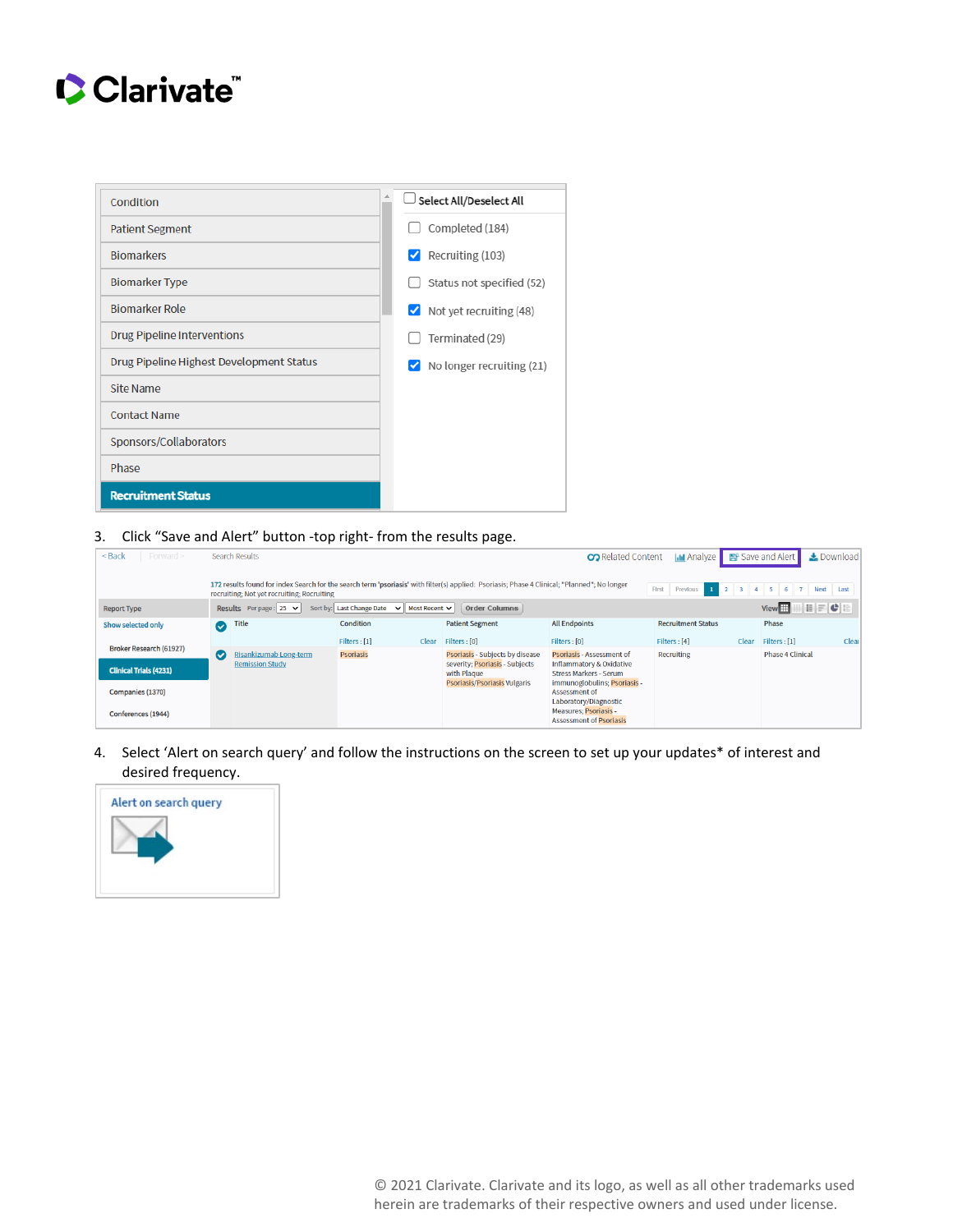

| Step 1                                                                                                                                                                                                                  | Step 2 | Step 3 | Step 4 |  |  |
|-------------------------------------------------------------------------------------------------------------------------------------------------------------------------------------------------------------------------|--------|--------|--------|--|--|
| <b>REASON FOR UPDATE</b>                                                                                                                                                                                                |        |        |        |  |  |
| The alerts notifications inform you about records that are new or that are removed from your search results set over time. To<br>additionally include records that are updated, please select the 'Reasons for Update'. |        |        |        |  |  |
| Alert updates                                                                                                                                                                                                           |        |        |        |  |  |
| Select All                                                                                                                                                                                                              |        |        |        |  |  |
| Protocol and Results                                                                                                                                                                                                    |        |        |        |  |  |
| Recruitment Status                                                                                                                                                                                                      |        |        |        |  |  |

Alerts can also be set up from Clinical Trial reports by using the bell icon at the top right and following similar instructions.

| $\Delta$ Alert<br><back<br>Clinical Trial Report<br/>Forward &gt;</back<br> |                                                                                                            |                                             |                                       |
|-----------------------------------------------------------------------------|------------------------------------------------------------------------------------------------------------|---------------------------------------------|---------------------------------------|
| Risankizumab Long-term Remission Study                                      |                                                                                                            |                                             | Next                                  |
| Snapshot                                                                    | Highlight □ Search Terms & Synonyms                                                                        | <previous next=""></previous>               |                                       |
| <b>Protocol &amp; Results</b>                                               | SNAPSHOT                                                                                                   |                                             | <b>Results Available</b><br><b>No</b> |
| Subjects & Measurements                                                     | Title<br>Risankizumab Long-term Remission Study                                                            |                                             |                                       |
| <b>Registry Contacts &amp; Sites</b>                                        | Immune Modification of Psoriasis by Selective IL-23 Blockade Using Risankizumab<br><b>Scientific Title</b> |                                             |                                       |
| <b>Change History</b>                                                       | Identifiers                                                                                                | NCT04630652; JKI-1011                       |                                       |
| Sources                                                                     | Condition                                                                                                  | View Epidemiology in IPD<br>Psoriasis       |                                       |
|                                                                             | <b>Disease Markers</b>                                                                                     |                                             |                                       |
|                                                                             | <b>Primary Interventions</b>                                                                               | <b>Biopsies alone</b><br>risankizumab alone |                                       |
|                                                                             | <b>Active Controls</b>                                                                                     |                                             |                                       |
|                                                                             | Phase                                                                                                      | Phase 4 Clinical                            |                                       |
|                                                                             | <b>Recruitment Status</b>                                                                                  | Recruiting                                  |                                       |
|                                                                             | <b>Reason for Trial Discontinuation</b>                                                                    |                                             |                                       |
|                                                                             | <b>Sites</b>                                                                                               | $\overline{1}$                              |                                       |
|                                                                             | <b>Sponsor Only</b>                                                                                        | <b>Rockefeller University</b>               |                                       |

Here is a sample of an email alert sent when new and existing trials were announced or updated in conferences, clinical trial registries, press releases and other sources checked by Cortellis editors daily. Basic details of new trials and a summary of updates in existing trials are provided to help you analyze this new data quickly and direct links are also available to take you to the clinical trial report or set of results in Cortellis for further evaluation.